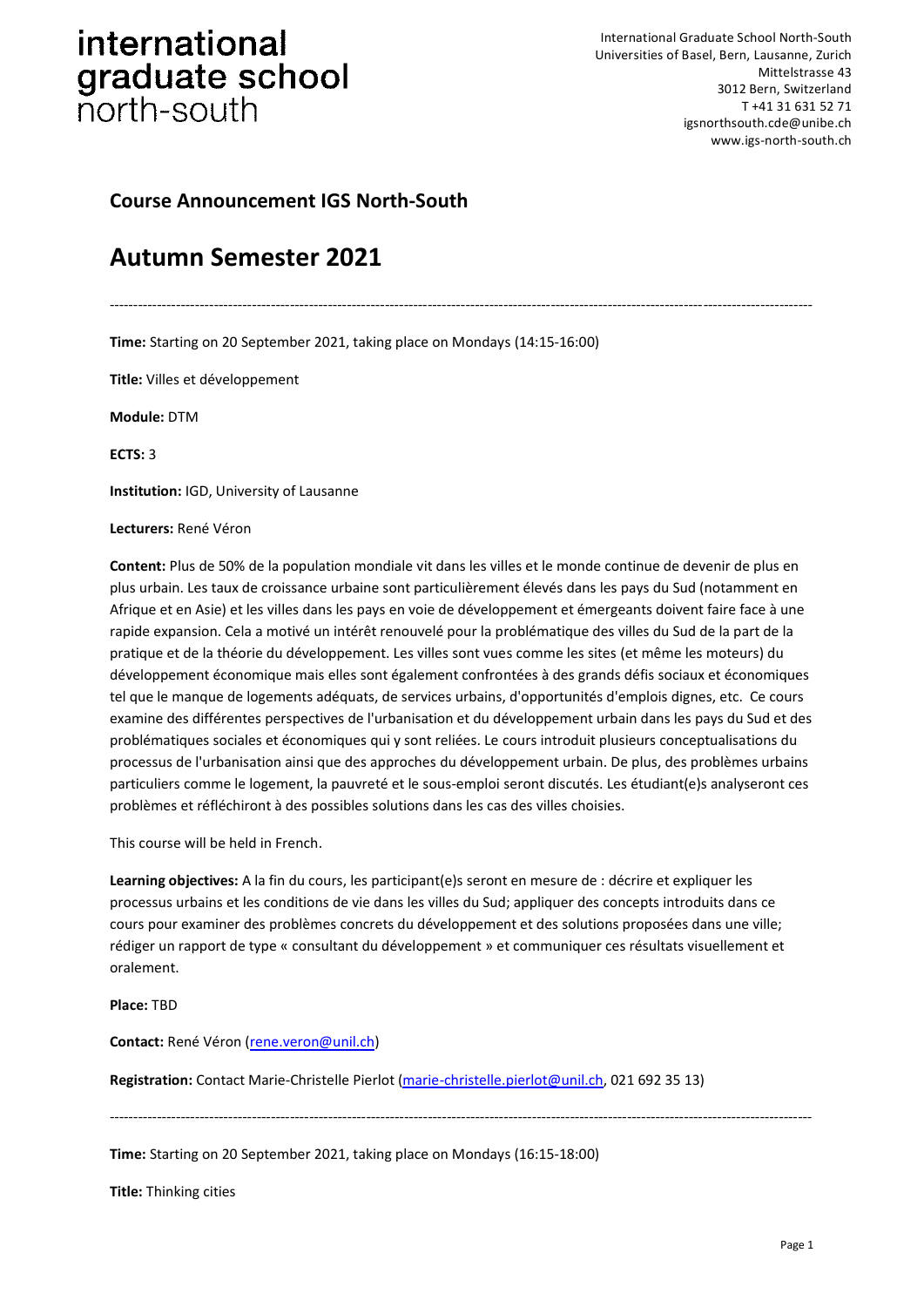International Graduate School North-South Universities of Basel, Bern, Lausanne, Zurich Mittelstrasse 43 3012 Bern, Switzerland T +41 31 631 52 71 igsnorthsouth.cde@unibe.ch www.igs-north-south.ch

**Module:** DTM

**ECTS:** 2

**Institution:** IGD, University of Lausanne

**Lecturers:** M. Müller & R. Véron

**Content:** The course traces the different approaches through which scholars throughout the world have analysed urban processes and urban planning, and the different models and visions that have guided city building. In a first part entitled 'thinking cities', we discuss the major theories of cities and urban processes, with a particular focus on recent theories. This includes theories on: cities and capital; cities and postmodernism; cities and the world; cities from elsewhere; cities and difference; cities as assemblage. The second part, entitled 'building cities', focuses first on prescriptive theories, which aim to develop approaches for planners and interrogate the role of planners: rational planning; advocacy planning; communicative/collaborative planning; pragmatic planning; adaptive planning and non-planning. Second we will discuss earlier and contemporary normative planning models, which develop physical pictures of an ideal city or advocate specific planning principles such as Modernism and contemporary normative models such as the sustainable city, the smart city etc.

This course will be held in English.

**Learning objectives:** Competences: Understand main propositions of key theories and debates relating to cities and planning; Distinguish between different types of theories; Assess strengths and weaknesses of different theories; Evaluate different city models and visions; Reconstruct the link between theoretical debates and urban outcomes; Transfer analyses between different urban contexts; Choose an appropriate theory for a research question.

----------------------------------------------------------------------------------------------------------------------------------------------------

**Place:** TBD

**Contact:** René Véron [\(rene.veron@unil.ch\)](mailto:rene.veron@unil.ch)

**Registration:** Contact Marie-Christelle Pierlot [\(marie-christelle.pierlot@unil.ch,](mailto:marie-christelle.pierlot@unil.ch) 021 692 35 13)

**Time:** Starting on 20 September 2021, taking place on Tuesday (08:15-10:00)

**Title:** Introduction to One Health

**Module:** DTM

**ECTS:** 3

**Institution:** Swiss TPH, University of Basel

**Lecturers:** Jakob Zinsstag

**Content:** Environmental effects on the risk of infectious diseases are not new. Micro- and macro parasites share many fundamental properties with humans and animals. Hence, an ecological perspective is appropriate for understanding and controlling infectious diseases. Ecological thinking recognises the importance of fundamental physical, chemical and biological processes that affect the survival and reproduction of all living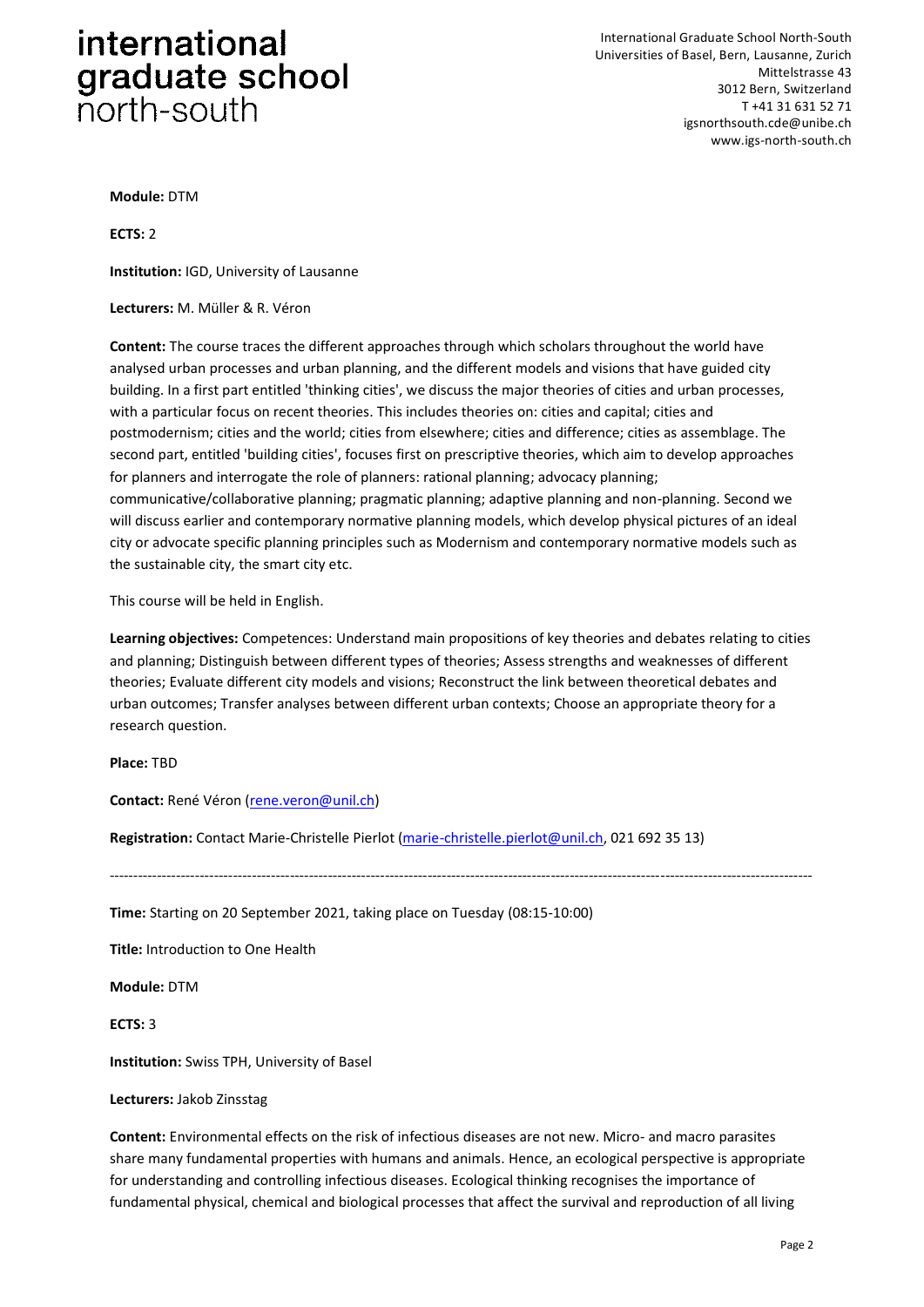International Graduate School North-South Universities of Basel, Bern, Lausanne, Zurich Mittelstrasse 43 3012 Bern, Switzerland T +41 31 631 52 71 igsnorthsouth.cde@unibe.ch www.igs-north-south.ch

organisms. These include evolutionary, social, economic and political processes. Theoretical concepts move from "One Health", which emphasises close cooperation of human and animal health interventions, to broader considerations of health in social-ecological systems.

Theoretical lectures and group work are combined with presentations from ongoing research projects on avian influenza, rabies, bovine tuberculosis, brucellosis and anthrax of the human and animal health research group at Swiss TPH. In this year, individual students are invited to contribute to a Massive Open Online Course (MOOC) on One Health.The course will be held in English.

**Learning objectives:** To provide insight into the ecology of infectious diseases in Africa to students of African Studies; to provide insight into the impact of disease on sustainable development to students of Sustainable Development; to provide background on environmental determinants of disease to students in Epidemiology.

**Place:** not yet sure if online or hybrid or on place

**Contact:** - **Registration:** via Mobility ---------------------------------------------------------------------------------------------------------------------------------------------------- **Time:** Starting on 20 September 2021, taking place on Tuesday (12:15-13:45) **Title:** Authoritarianism in post-communist Europe **Module:** DTM **ECTS:** 3 **Institution:** swisspeace, University of Basel **Lecturers:** Leandra Bias **Content:** - This course will be held in English. **Learning objectives:** - **Place:** Bernoullistrasse 14/16, 4056 Basel **Contact:** <Metka.herzog@swisspeace.ch> **Registration:** Register through University of Basel, if this is not possible, contact Metka Herzog ---------------------------------------------------------------------------------------------------------------------------------------------------- **Time:** Starting on 20 September 2021, taking place on Tuesday (16:15-17:45)

**Title:** Building Peace and Reforming the State? Insights from Syria, Bosnia-Herzegovina and South Sudan

**Module:** DTM

**ECTS:** 3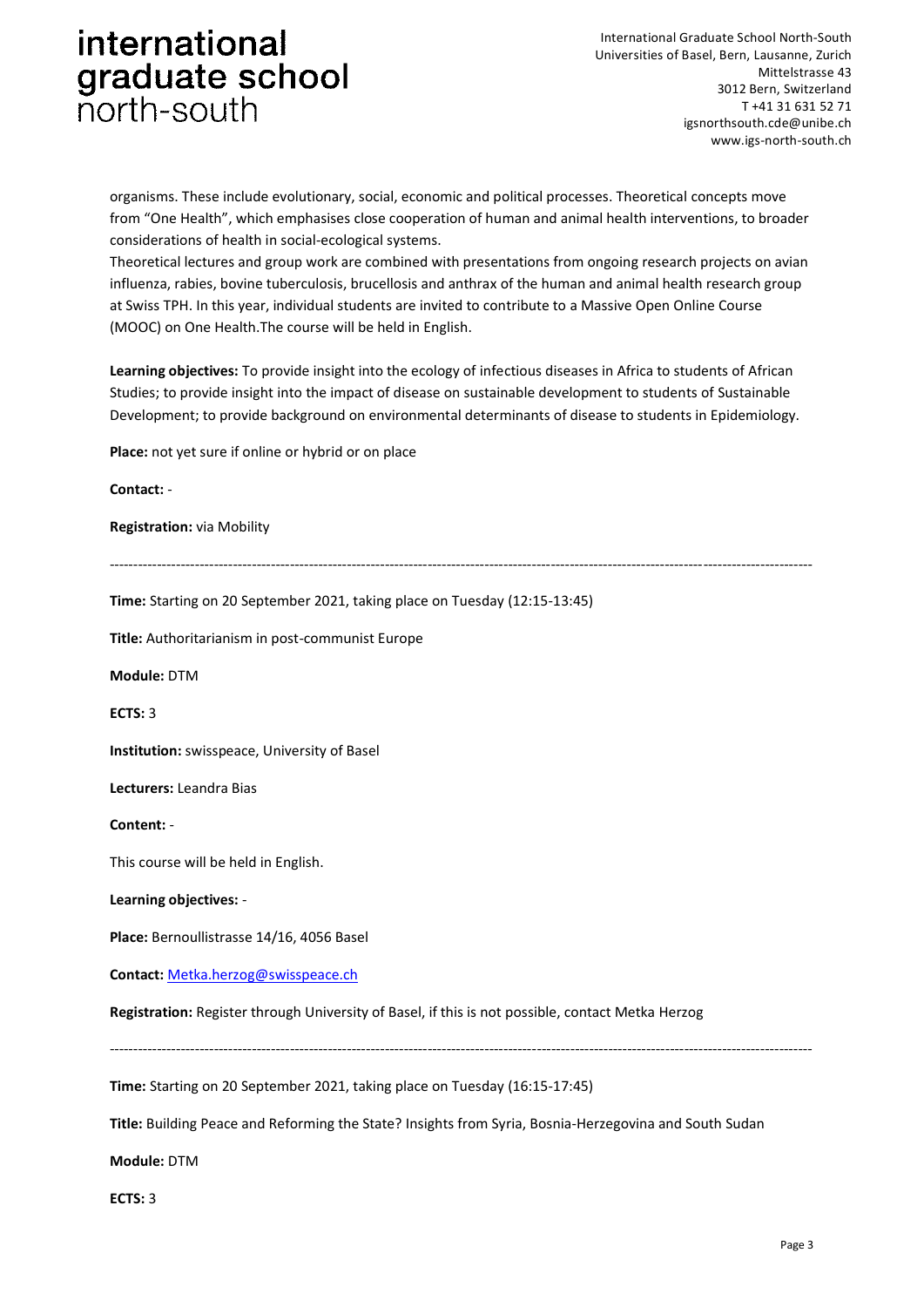International Graduate School North-South Universities of Basel, Bern, Lausanne, Zurich Mittelstrasse 43 3012 Bern, Switzerland T +41 31 631 52 71 igsnorthsouth.cde@unibe.ch www.igs-north-south.ch

**Institution:** swisspeace, University of Basel

**Lecturers:** Sibel Gürler

**Content:** -

This course will be held in English.

**Learning objectives:** -

**Place:** Bernoullistrasse 14/16, 4056 Basel

**Contact:** <Metka.herzog@swisspeace.ch>

**Registration:** Register through University of Basel, if this is not possible, contact Metka Herzog

*----------------------------------------------------------------------------------------------------------------------------------------------------*

**Time:** Starting on 20 September 2021, taking place on Tuesdays (16:15-18:00)

**Title:** Gestion de ressources, agriculture

**Module:** DTM

**ECTS:** 5

**Institution:** IGD, University of Lausanne

**Lecturers:** V. Boisvert

**Content:** L'objet de ce cours est de présenter les principaux modèles et cadres analytiques mobilisables pour l'étude des régimes de gestion des ressources naturelles et des régimes de production agricoles et alimentaires. Les perspectives privilégiées sont celles de l'étude des commons (institutions et formes d'appropriation et de gestion collective des ressources) et celle de l'écologie politique. L'approche retenue est appliquée et interdisciplinaire. Une fois les principaux cadres d'analyse présentés (séances 1 et 2), avec quelques illustrations à l'appui, ils seront appliqués aux thématiques les plus actuelles de la gestion des ressources naturelles et des politiques agraires : services écosystémiques et rémunérations/compensations associées (séance 3), résilience et adaptation des socio-systèmes (séance 4), évolutions des filières agroalimentaires internationales et de leur rapport à l'espace (séances 5 à 7).

This lecture will be held in French.

**Learning objectives:** Connaître des cadres d'analyse sur la gestion des ressources naturelles. Se familiariser avec les modèles de politiques agraires dans les pays en développement. Comprendre les régimes actuels de production et de distribution alimentaire mondiaux et leurs impacts locaux. Produire une analyse détaillée sur un cas précis de gestion des ressources naturelles.

#### **Place:** TBD

**Contact:** V. Boisvert [\(valerie.boisvert@unil.ch\)](mailto:valerie.boisvert@unil.ch)

**Registration:** To register to the course (as an external student), please contact Marie-Christelle Pierlot [\(marie](mailto:marie-christelle.pierlot@unil.ch)[christelle.pierlot@unil.ch\)](mailto:marie-christelle.pierlot@unil.ch) or +41216923513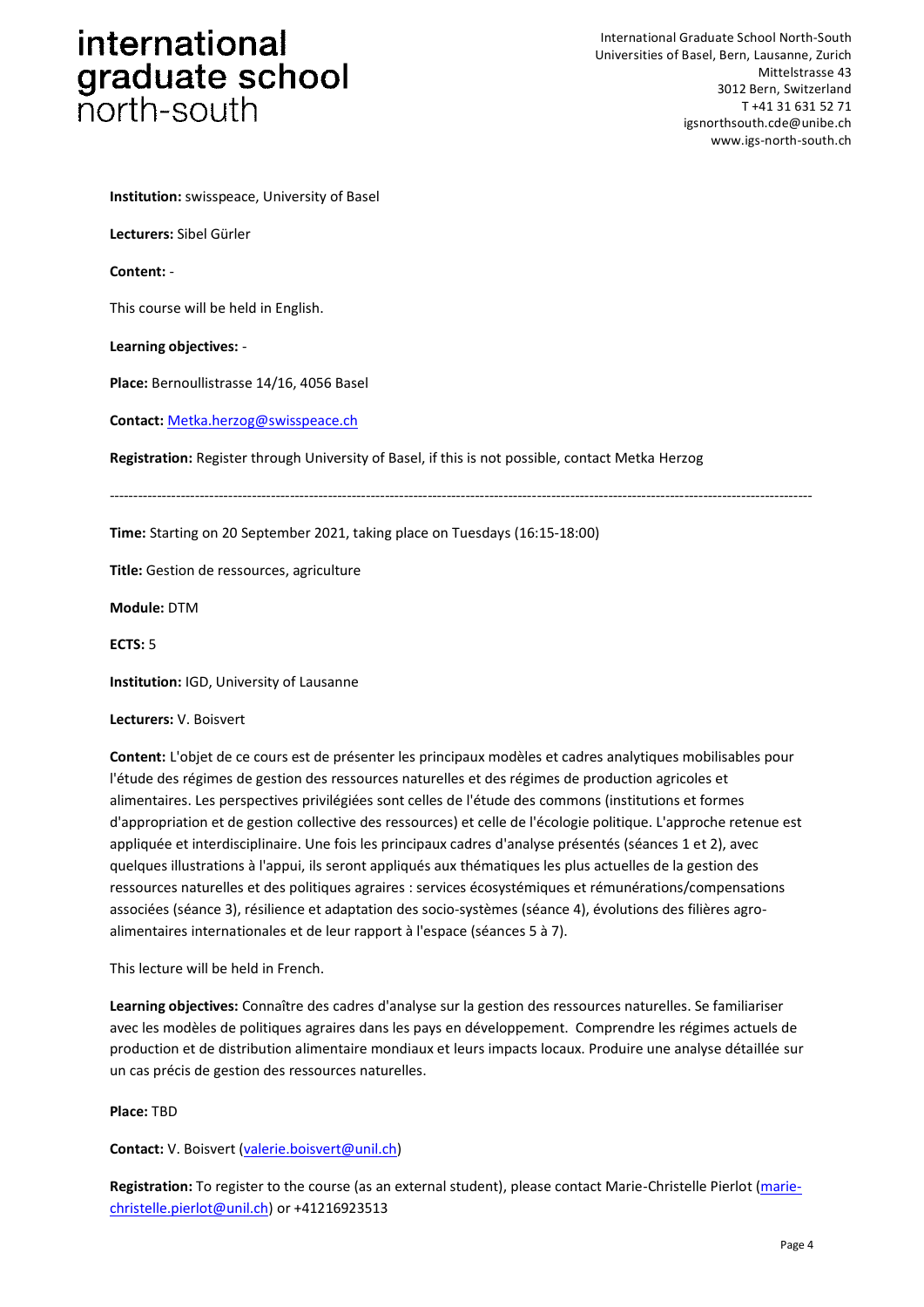International Graduate School North-South Universities of Basel, Bern, Lausanne, Zurich Mittelstrasse 43 3012 Bern, Switzerland T +41 31 631 52 71 igsnorthsouth.cde@unibe.ch www.igs-north-south.ch

*----------------------------------------------------------------------------------------------------------------------------------------------------*

**Time:** Taking place on Tuesdays (exact times tba), 29 & 30 September; 08 & 09 December 2020

**Title:** Zurich Lectures cum Graduate Seminar in Development Geography

**Module:** DTM

**ECTS:** 1

**Institution:** Development Study Group Zurich (DSGZ), University of Zurich

**Lecturers:** Elia Apostolopoulou, Sanjay Srivastava, Eugene McCann

**Content:** We invite an internationally renowned scholar for a public talk, a one-day workshop and for individual talks with PhD students.

The course will be held in English.

**Learning objectives:** -

**Place:** Dept. of Geography, Winterthurerstr. 190, 8057 Zurich (public lecture) and place tba (for workshop and individual talks)

**Contact:** Norman Backhaus [\(norman.backhaus@geo.uzh.ch\)](norman.backhaus@geo.uzh.ch)

**Registration:** Please register through Norman Backhaus [\(norman.backhaus@geo.uzh.ch\)](norman.backhaus@geo.uzh.ch). Please include also a brief description of your research topic and affiliation.

----------------------------------------------------------------------------------------------------------------------------------------------------

**Title:** New Research in Peace, Conflict and Development Studies

**Time:** Starting on 20 September 2021, taking place on Wednesday (14:15-15:45)

**Module:** DTM

**ECTS:** 3

**Institution:** swisspeace, University of Basel

**Lecturers:** Laurent Goetschel & Dana Landau

**Content:** Participants discuss research methods and new research perspectives in the field of peace, conflict, and development studies. Presentations and discussions are based on state of the art publications and on the participants ongoing or planned research projects at MA or PhD level.

This course will be held in English.

**Learning objectives:** Participants are familiar with research approaches and methods in the thematic area of the seminar. They know how to discuss and compare these approaches and methods and they are better prepared for their ongoing or forthcoming research work.

**Place:** Bernoullistrasse 14/16, 4056 Basel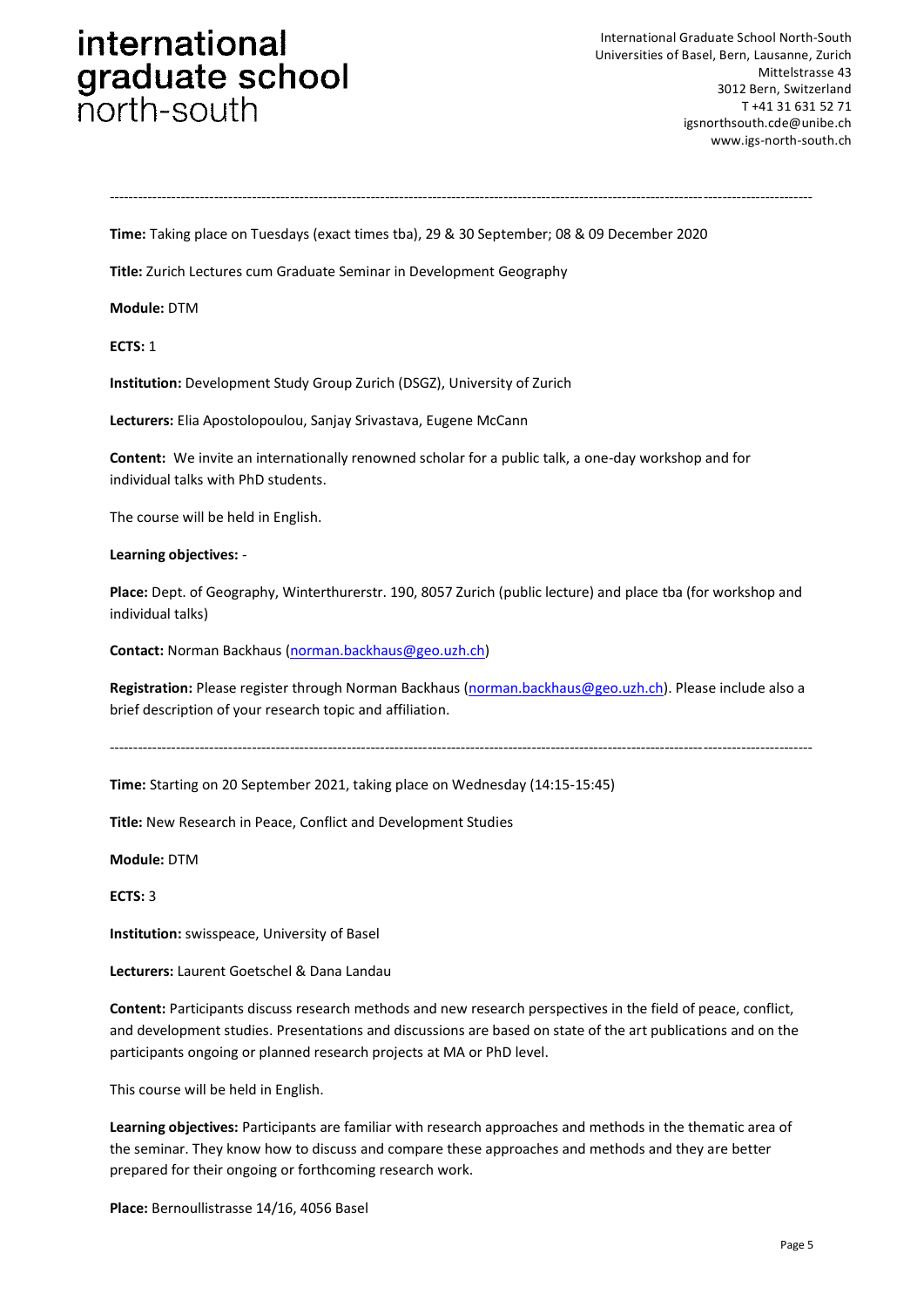# international graduate school

#### **Contact:** <Metka.herzog@swisspeace.ch>

**Registration:** Register through University of Basel, if this is not possible, contact Metka Herzog

**Time:** Starting on 20 September 2021, taking place on Wednesday every two weeks (16:15-17:45)

**Title:** Peace Research Colloquium

**Module:** DTM

**ECTS:** 1

**Institution:** swisspeace, Graduate School Social Sciences, and Institute for Political Sciences, University of Basel

*----------------------------------------------------------------------------------------------------------------------------------------------------*

#### **Lecturers:** Dana Landau

**Content:** During the autumn semester, swisspeace, the Department of Social Sciences, and the Institute of Political Science are hosting a bi-weekly «peace research colloquium» open to all members of the University and all other interested parties. Every other week we will host a scholar to present findings from recent peace research, presenting recently published books and articles, and to discuss the state of the field.

This course will be held in English.

**Learning objectives:** Participants will be introduced to the latest books and papers in peace research and have the opportunity to discuss these with leading peace researchers from Switzerland, Europe, and beyond. Students taking the colloquium for credit will: 1) Be able to summarise recently published findings and their implications for the study of peace and conflict research; 2) Be able to critically reflect on and discuss presentations with authors; 3) Reflect on the current state of peace research and practice.

*----------------------------------------------------------------------------------------------------------------------------------------------------*

**Place:** either online or at University of Basel, Kollegienhaus, Hörsaal 102

**Contact:** metka.herzog@swisspeace.ch

**Registration:** Register through swisspeace, at https://www.swisspeace.ch/register/

**Time:** Starting on 14 September 2020, taking place on Thursdays (10:15-12:00)

**Title:** Théories et pratiques du développement

**Module:** DTM

**ECTS:** 3

**Institution:** IGD, University of Lausanne

**Lecturers:** R. Véron

**Content:** Ce cours est une introduction aux Etudes du développement dans une perspective géographique ainsi qu'un aperçu des théories du développement depuis la période d'après-guerre jusqu'au présent. Les Etudes du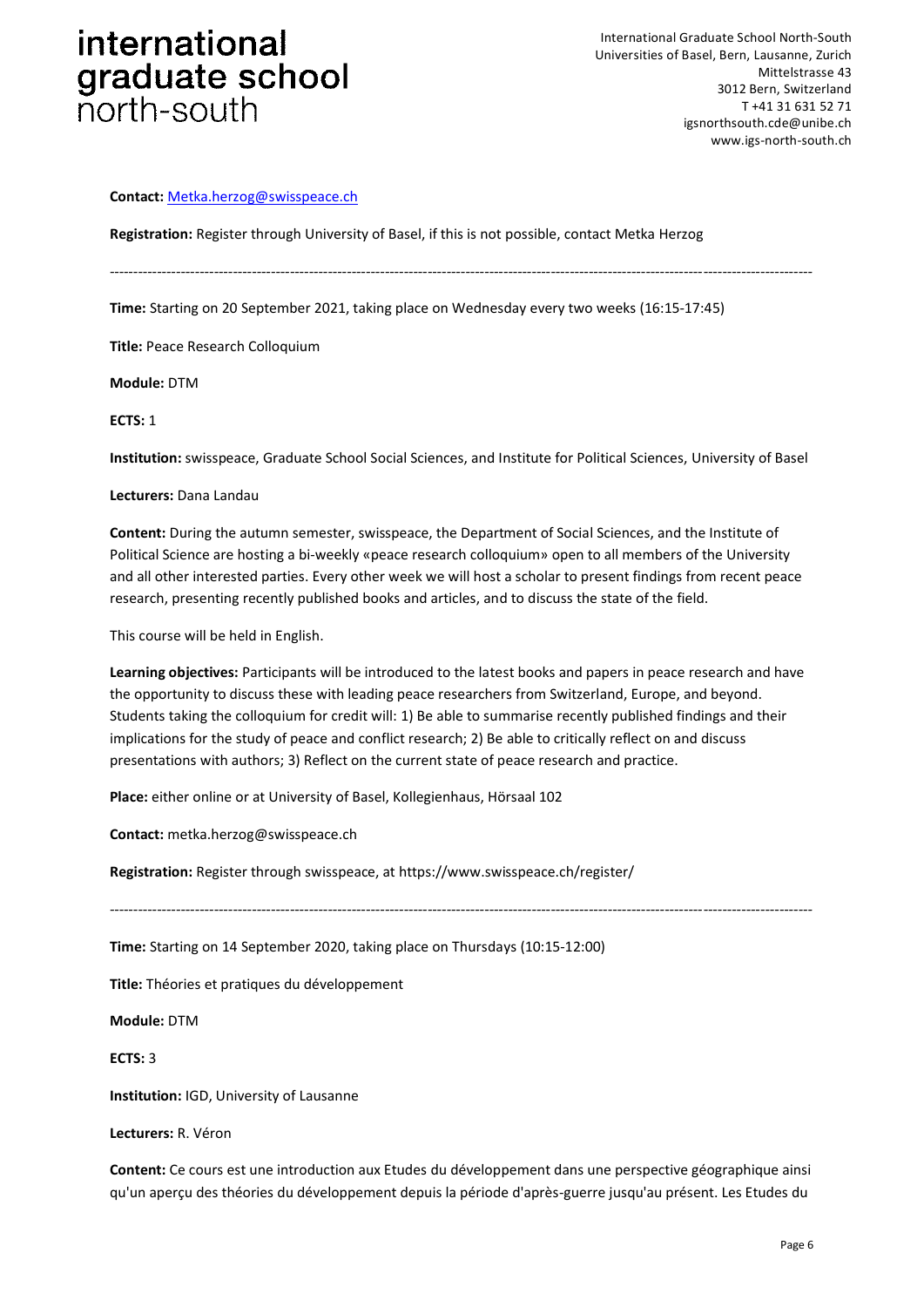International Graduate School North-South Universities of Basel, Bern, Lausanne, Zurich Mittelstrasse 43 3012 Bern, Switzerland T +41 31 631 52 71 igsnorthsouth.cde@unibe.ch www.igs-north-south.ch

développement constituent un champ académique appliqué et interdisciplinaire qui examine les processus, stratégies, programmes et projets de développement dans le pays du Sud avec le but d'évaluer et d'améliorer les politiques et les projets visant à bénéficier les populations pauvres. Après une brève introduction au concept du développement, le cours examine dans une première partie les 'grandes théories' du développement des années 1950, 1960 et 1970. Ces théories et leurs résultats réels forment une base de la compréhension de l'essor du courant dominant néolibéral actuel. Dans une deuxième partie, cette approche néolibérale, ses révisions et ses critiques sont discutées. Ces théories récentes ont aussi influencé les approches de la coopération internationale et elles déterminent les préoccupations contemporaines dont nous discutons quelques-unes. Le cours met l'accent sur des approches généralisées et macro, mais des études de cas accompagneront les analyses critiques.

This course will be held in French.

**Learning objectives:** À la fin du semestre, les étudiant-e-s auront développé leur:

- ⎯ connaissance des concepts clés des Etudes du développement
- ⎯ compréhension des théories principales du développement dans leur contexte politico-historique
- ⎯ compétence permettant de comparer, d'évaluer et de critiquer les différentes théories du développement
- ⎯ compréhension des liens entre théorie et pratique dans le champ du développement
- $-$  idée du jargon et de la pratique de la coopération internationale
- ⎯ reconnaissance de la complexité des processus du développement dans les pays du Sud et des complications concernant les interventions de l'extérieur.

**Place:** Géopolis 2879

**Contact:** R. Véron [\(rene.veron@unil.ch\)](mailto:rene.veron@unil.ch)

**Registration:** To register to the course (as an external student), please contact Marie-Christelle Pierlot [\(marie](mailto:marie-christelle.pierlot@unil.ch)[christelle.pierlot@unil.ch\)](mailto:marie-christelle.pierlot@unil.ch) or +41216923513

*----------------------------------------------------------------------------------------------------------------------------------------------------*

**Time:** Starting on 20 September 2021, taking place on Thursdays (14:15-15:45)

**Title:** Theories for Understanding Changing Societies II

**Module:** DTM

**ECTS:** 3

**Institution:** Departmen of Social Sciences, University of Basel

**Lecturers:** Basil Bornemann, Julia Büchele, Metka Hercog, Joschka Philipps, Katrin Sontag & Aylin Brigitte Yildirim Tschoepe

#### **Content:** -

This course will be held in English.

#### **Learning objectives: -**

**Place:** Rosshofgasse (Schnitz), Seminarraum S02

**Contact:** -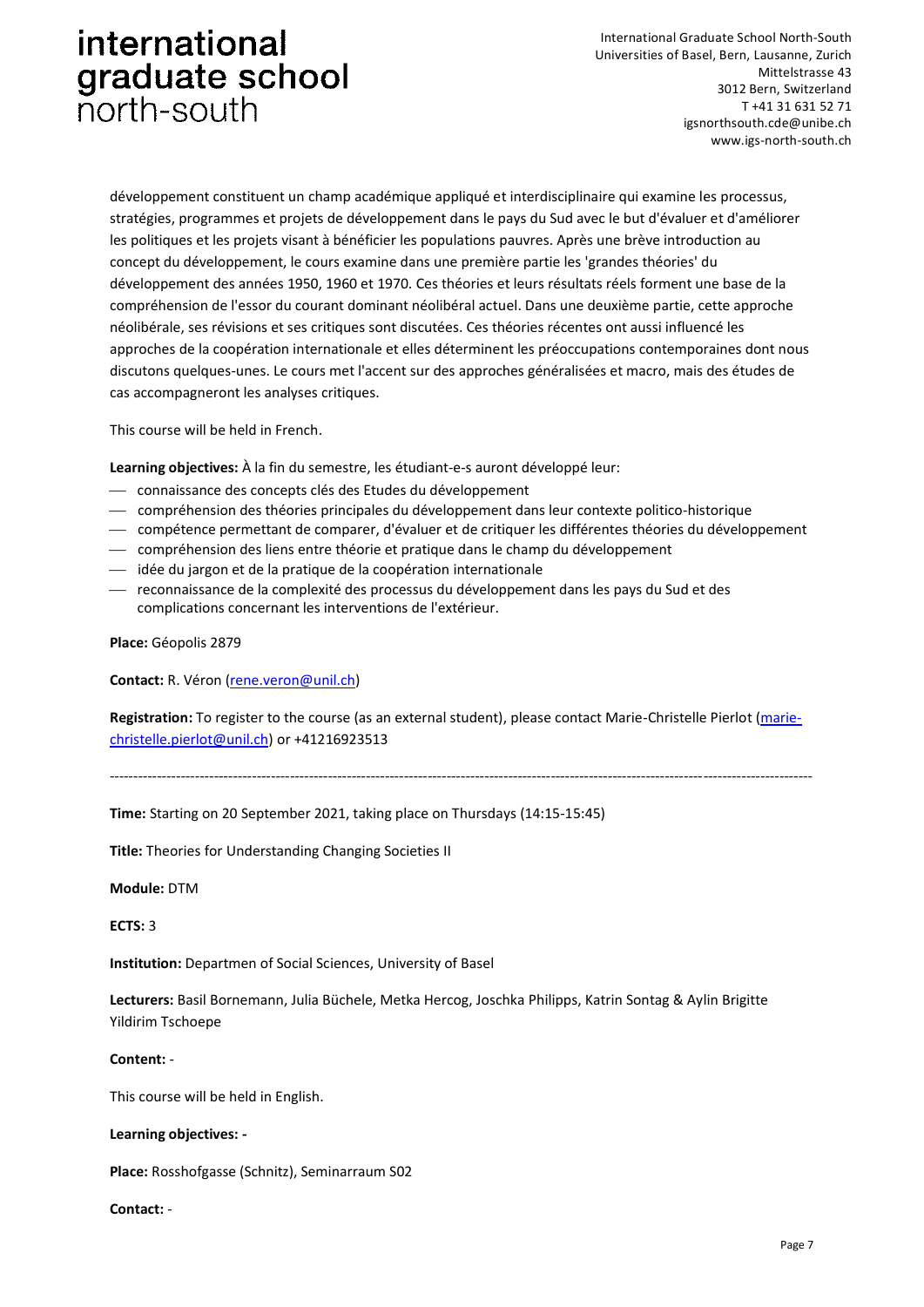#### **Registration:** -

*----------------------------------------------------------------------------------------------------------------------------------------------------*

**Time:** Starting on 20 September 2021, Taking place on Thursdays (14:15-16:00)

**Title:** Cycle de project: politique, conception, mise-en-oeuvre, suivi

**Module:** DTM

**ECTS:** 3

**Institution:** IGD, University of Lausanne

#### **Lecturers:** N. Jammet

**Content:** Ce cours donnera les outils nécessaires pour développer un projet de développement ou de la conservation de la nature. Le cours, en 11 séquences articulé autour du « cycle du projet », focalisera sur les thèmes suivants : les politiques des projets, les besoins des acteurs, les demandes des bailleurs, la conception d'une idée de projet avec des acteurs, la théorie de changement, le cadre logique, la mise-en-œuvre, l'évaluation des projets selon les normes de sauvegardes environnementales et sociales, le suivi-évaluation et la phase de bilan (« learning ») pour informer futurs projets. Les étudient.e.s vont développer des projets utilisant un canevas d'un bailleur.

This course will be held in French.

**Learning objectives:** Comprendre les contextes des projets, comment élaborer un projet avec des acteurs, comprendre les phases du cycle de projet.

**Place:** TBD

**Contact:** G. Walters [\(gretchen.walters@unil.ch\)](mailto:gretchen.walters@unil.ch)

**Registration:** To register to the course (as an external student), please contact Marie-Christelle Pierlot [\(marie](mailto:marie-christelle.pierlot@unil.ch)[christelle.pierlot@unil.ch\)](mailto:marie-christelle.pierlot@unil.ch) or +41216923513

----------------------------------------------------------------------------------------------------------------------------------------------------

**Time:** Starting on 20 September 2021, taking place on Friday (09:15-13:00)

**Title:** Qualitative and mixed methods

**Module:** DTM

**ECTS:** 2

**Institution:** Swiss TPH, University of Basel

**Lecturers:** Sonja Merten

#### **Content:**

Description: Qualitative and mixed methods have gained importance in public health. In this lecture students will learn about the basic principles of these methods and study designs. By means of lectures and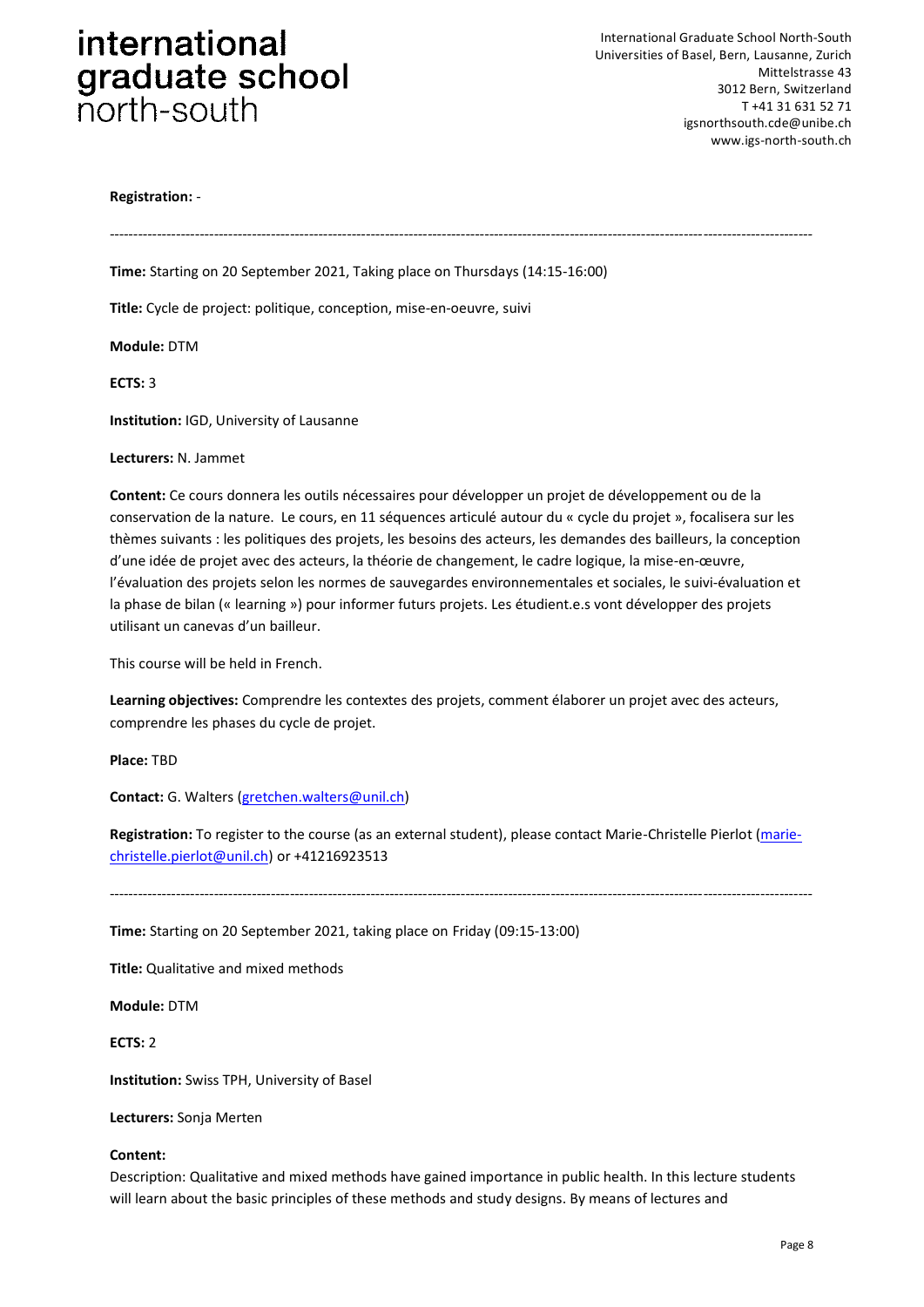International Graduate School North-South Universities of Basel, Bern, Lausanne, Zurich Mittelstrasse 43 3012 Bern, Switzerland T +41 31 631 52 71 igsnorthsouth.cde@unibe.ch www.igs-north-south.ch

accompanying practical examples, different steps in using qualitative and mixed methods will be presented, including data collection, data management and analyses as well as presentation of findings.

#### Content:

Introduction to the basics of qualitative and mixed methods Interrelationships and complementarity of qualitative and quantitative methods Study design Research methods Data management and analysis Use of software for managing qualitative data Ethics

The course will be held in English.

**Learning objectives:** To understand the principles of qualitative and mixed methods and study designs in health and health services research; to be able to apply basic qualitative and mixed methods in practice.

----------------------------------------------------------------------------------------------------------------------------------------------------

**Place:** not yet sure if online or hybrid or on place

#### **Contact:** -

#### **Registration:** via Mobility

**Time:** Starting on 20 September 2021, taking place on Friday (14:15-16:00)

**Title:** Current Ecological and Health Issues in Africa

**Module:** DTM

**ECTS:** 2

**Institution:** Swiss TPH, University of Basel

**Lecturers:** Jürg Utzinger & Günther Fink

#### **Content:**

Every session consists of a student s report on a selected topic, preferably supported by a power-point presentation, followed by a detailed discussion. The report must be briefly summarized and distributed as a handout. The seminar is designed for arts and science students at MSc level.

#### Schedule

1) Introduction, outline the framework for the course, and nomination of speakers and their topics 2) Selection of topics covered (will be discussed in the first meeting):

Dams, irrigation and schistosomiasis; Climate change and vector-borne diseases; Contamination of human breast milk with pesticides; sources and mitigation measures; Integration of neglected tropical disease control programmes; Malaria and malaria control; Urban health; The Okavango insecticide spraying campaign; nothing learnt from former lessons?; Pesticide use in developing countries; environmental and human health risks; Does the improvement of cattle health cause the disruption of key ecological processes?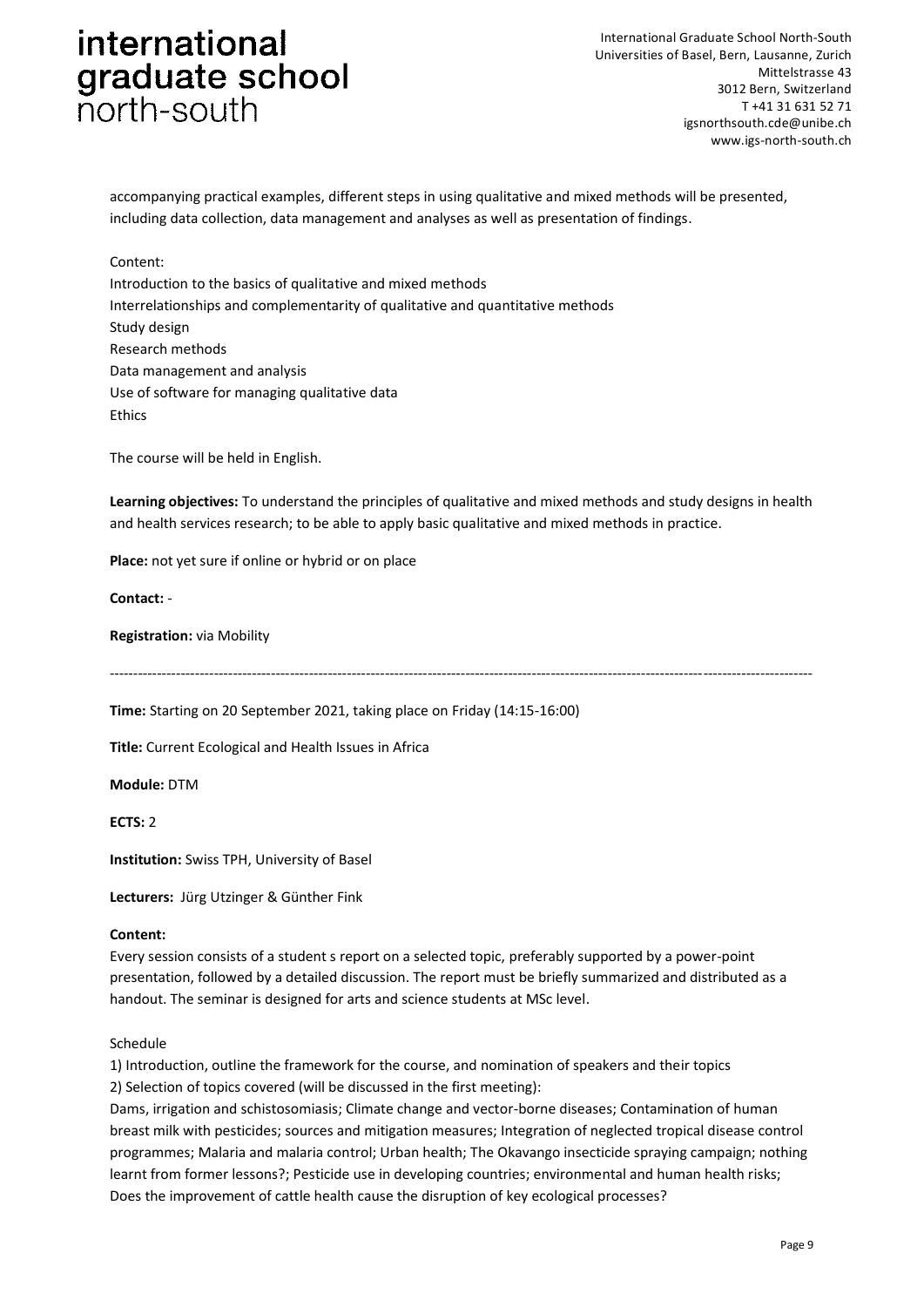International Graduate School North-South Universities of Basel, Bern, Lausanne, Zurich Mittelstrasse 43 3012 Bern, Switzerland T +41 31 631 52 71 igsnorthsouth.cde@unibe.ch www.igs-north-south.ch

Economic crisis, food crises and health Genetically-modified crops -- to do or not to do

The course will be held in English.

**Learning objectives:** Human health is often cross-linked with environmental and social factors. Examples include - Land use practices that influence Malaria transmission rates, the contamination of human breast milk by pesticide residues from disease-vector control or plant protection measures, and hygiene-related problems in urban agriculture. The aim of the seminar is the acquisition of in-depth knowledge on primarly Africa-related specific topics in epidemiology and environmental sciences.

**Place:** not yet sure if online or hybrid or on place

**Contact:** [juerg.utzinger@unibas.ch,](mailto:juerg.utzinger@unibas.ch) [guenther.fink@swisstph.ch](mailto:guenther.fink@swisstph.ch)

**Registration:** via Mobility

----------------------------------------------------------------------------------------------------------------------------------------------------

**Time:** Starting on 20 September 2021, taking place on Friday (17:15-18:00)

**Title:** Seminar: Advances in Infection Biology, Epidemiology and Global Public Health

**Module:** DTM

**ECTS:** 1

**Institution:** Swiss TPH, University of Basel

**Lecturers:** Jürg Utzinger

**Content:** - The course will be held in English.

**Learning objectives:** -

**Place:** online

**Contact:** [juerg.utzinger@unibas.ch,](mailto:juerg.utzinger@unibas.ch) [guenther.fink@swisstph.ch](mailto:guenther.fink@swisstph.ch)

**Registration:** via Mobility

*----------------------------------------------------------------------------------------------------------------------------------------------------*

**Time:** Starting on 20 September 2021, taking place on different days and times

**Title:** Conservation de la nature

**Module:** DTM

**ECTS:** 4

**Institution:** IGD, University of Lausanne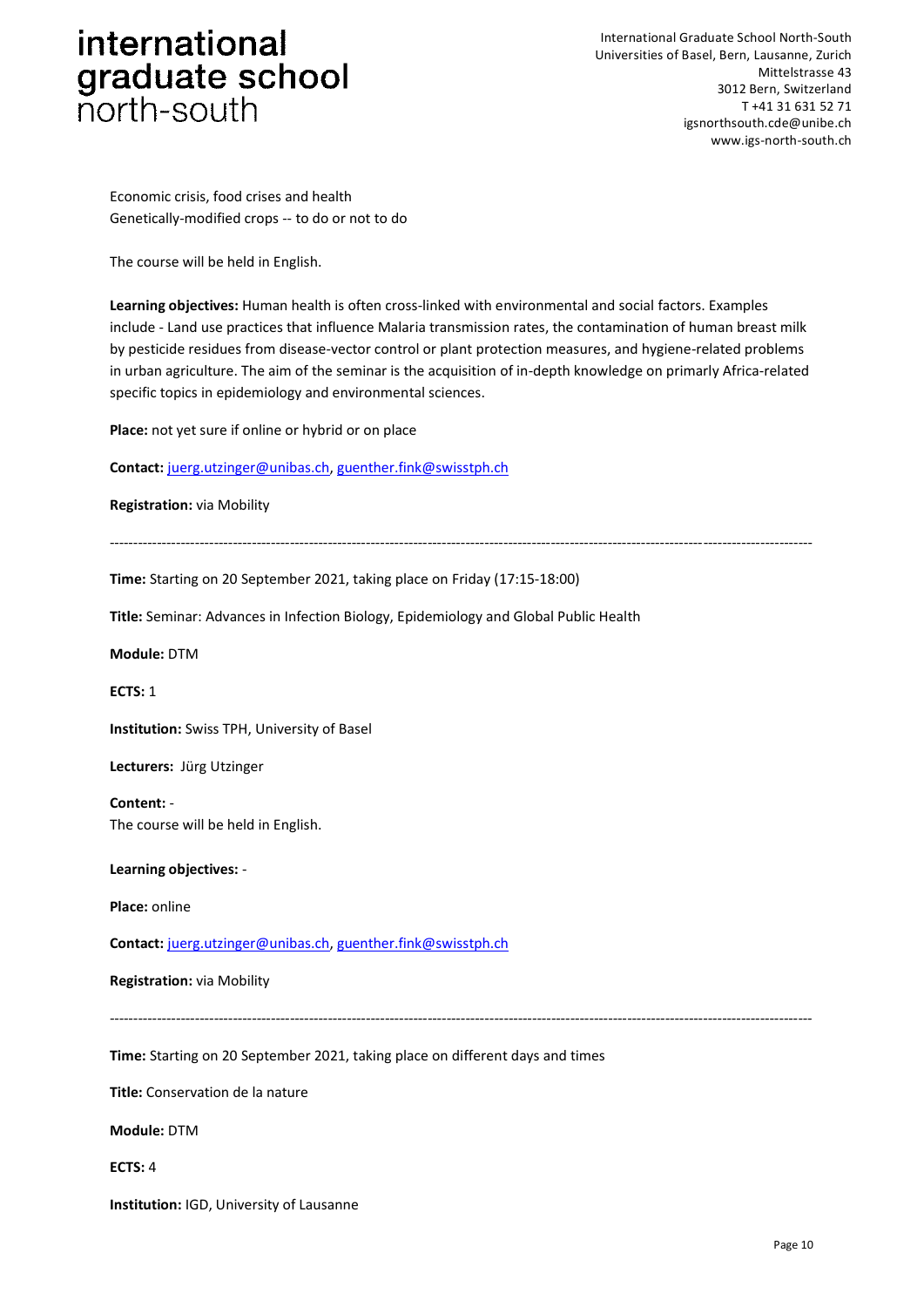International Graduate School North-South Universities of Basel, Bern, Lausanne, Zurich Mittelstrasse 43 3012 Bern, Switzerland T +41 31 631 52 71 igsnorthsouth.cde@unibe.ch www.igs-north-south.ch

**Lecturers:** L. Chanteloup, G. Walters, E. Reynard, T. Badman

**Content:** In November 2019, the University of Lausanne and the IUCN signed a partnership agreement aimed at intensifying their exchanges around research work and its applications on the planet's environmental concerns. This course is a concrete application of this partnership involving both various researchers from Unil and IUCN professionals. A convention is also being set up between the University of Lausanne and the Lavaux World Heritage Association to strengthen the scientific knowledge carried out in this protected area. This course aims to get better acquainted with this site and the conservation challenges it faces. Content.

- Introduction to Nature Conservation
- Protected areas and landscape governance
- Conservation and management issues
- Management effectiveness, World Heritage, geoparks, biosphere reserves and Ramsar.
- Fieldtrip to Lavaux Unesco site
- Hunting, protected areas and conservation
- Fieldtrip to IUCN center
- Conservation by indigenous peoples and local communities
- Conservation and Education

The objective of this course is to bring elements of reflection and analysis to students concerning contemporary debates around the conservation and protection of nature. This course reviews the definitions as well as the historical and cultural aspects of nature conservation and the implementation of different protected areas around the world. It also addresses through various examples and case studies the current management issues in nature conservation. This course-seminar includes two field trips with meetings of IUCN professionals."

This course will be held in French and English.

**Learning objectives:** The objective of this course is to bring elements of reflection and analysis to students concerning contemporary debates around the conservation and protection of nature. This course reviews the definitions as well as the historical and cultural aspects of nature conservation and the implementation of different protected areas around the world. It also addresses through various examples and case studies the current management issues in nature conservation. This course-seminar includes two field trips with meetings of IUCN professionals.

*----------------------------------------------------------------------------------------------------------------------------------------------------*

**Place:** TBD

**Contact:** Prof Laine Chanteloup [\(laine.chanteloup@unil.ch\)](laine.chanteloup@unil.ch)

**Registration:** Contact Marie-Christelle Pierlot [\(marie-christelle.pierlot@unil.ch,](mailto:marie-christelle.pierlot@unil.ch) 021 692 35 13)

**Time:** 20 October & 18 November 2021 (13:00-17:00)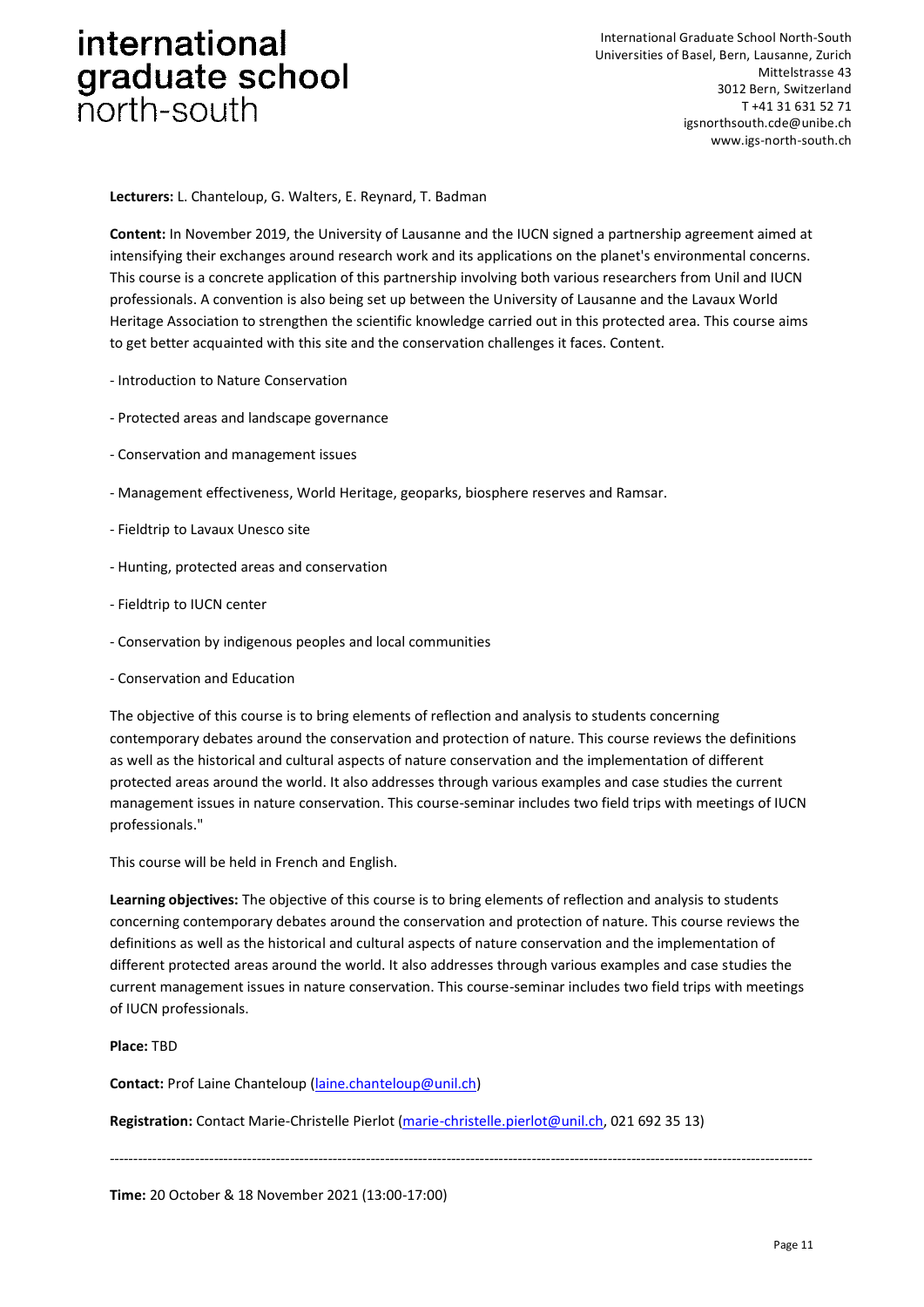International Graduate School North-South Universities of Basel, Bern, Lausanne, Zurich Mittelstrasse 43 3012 Bern, Switzerland T +41 31 631 52 71 igsnorthsouth.cde@unibe.ch www.igs-north-south.ch

**Title:** PhD Colloquium

**Module:** DTM

**ECTS:** 0.5

**Institution:** CDE, University of Bern

**Lecturers:** various

**Content:** This PhD colloquium is dedicated to elaborating and discussing difficulties encountered during research. Each PhD student will be invited to present his or her most critical problem, which the group will then discuss along with potential solutions. The participating PhD students will find adequate answers to their main difficulties in research; this will enable them to improve the quality of their research.

This course will be held in English.

#### **Learning objectives:**

The PhD candidates are

1) able to artiulate the research challenges (conceptually, thematically, methodologically) they face.

2) have adequate answers to their main difficulties in research.

3) able to improve the quality of their research.

**Place:** TBD

**Contact:** -

**Registration:** Register by e-mail to [igs-north-south@cde.unibe.ch](mailto:igs-north-south@cde.unibe.ch)

*----------------------------------------------------------------------------------------------------------------------------------------------------*

**Time:** 2 - 4 November 2021 (whole day)

**Title:** Game changers for change agents? Gamification as a pathway to bring scientific insights on SDGinteraction dynamics to the fore.

**Module:** DTM

**ECTS:** 1.5

**Institution:** CDE, University of Bern

**Lecturers:** Dr. Sabin Bieri, Eva Ming, guest speakers: tbd

**Content:** Progress in sustainable development arguably does not only rely on more and better systems science, but additionally requires scientific investment in the combination of different knowledge types – prominently referred to as target and transformation knowledge.

To this end, methodologies geared towards the "how" of transformation and techniques to impart insights from sustainability science towards a broader public are in demand. Games and gamification lend themselves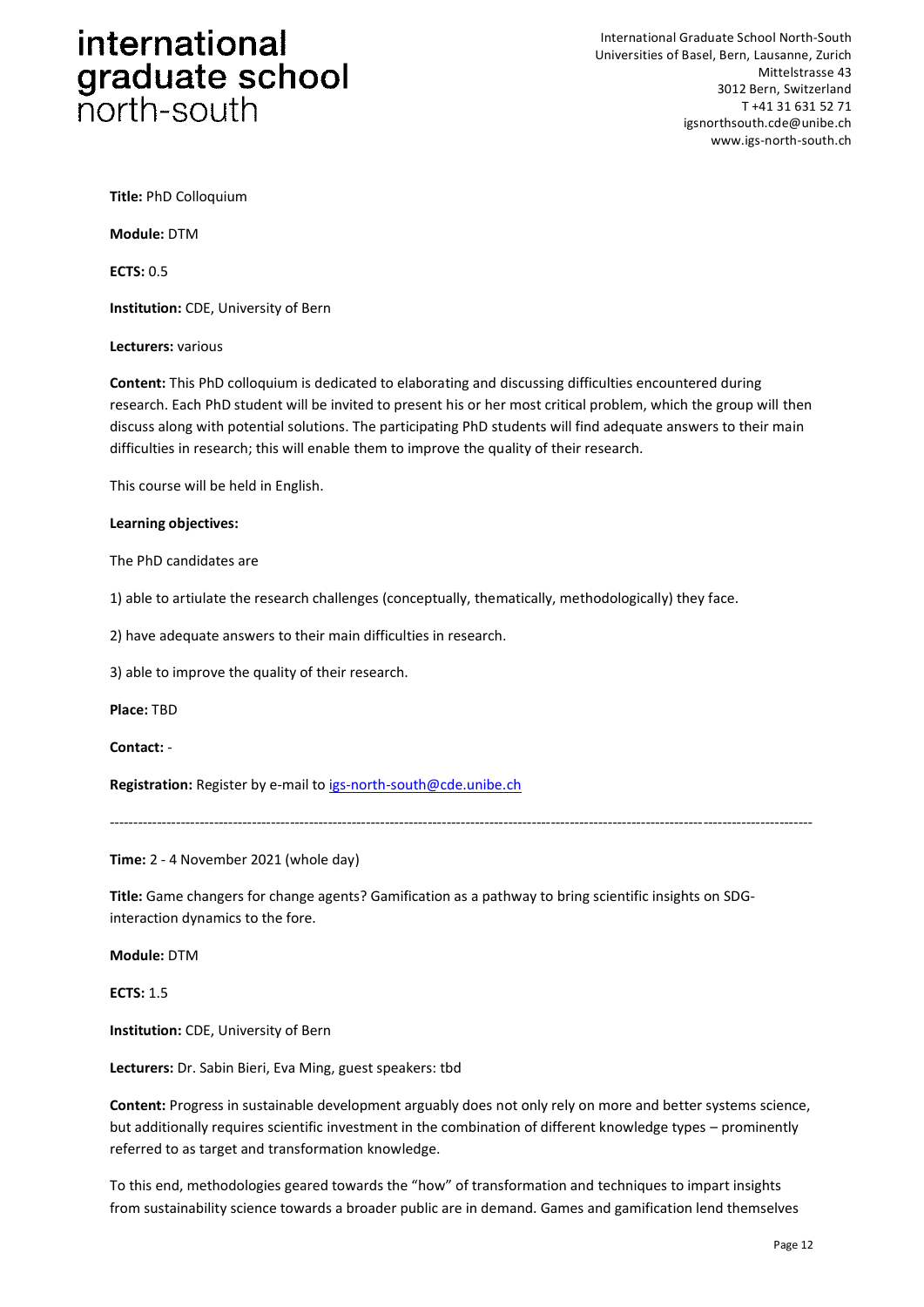International Graduate School North-South Universities of Basel, Bern, Lausanne, Zurich Mittelstrasse 43 3012 Bern, Switzerland T +41 31 631 52 71 igsnorthsouth.cde@unibe.ch www.igs-north-south.ch

to the negotiation and deliberation of research findings, creating a tangible format to experience complex system dynamics. Thus, gamification offers a potential to create tools for so-called change agents to actively engage in sustainability debates and eventually spur their engagement for transformation.

Against the background of the UN Decade of Action, participants will discuss the role of science, and sustainability science in particular, in view of the transformations needed to achieve the UN Sustainable Development Goals. They will critically assess the different knowledge types and their contributions to effective pathways to impact. The course will offer a learning space and platform to acquire specific sustainability competencies, namely with regards to the translation of complex and complicated systems knowledge into actionable transformation knowledge.

This course will be held in English.

**Learning objectives:** Overall learning objectives:

1. Participants will reflect on different knowledge types and various methodological approaches within sustainability science that offer the potential of producing "actionable knowledge".

2. Based on the example of a game, participants will explore opportunities and challenges of translating scientific results into an intelligible format, e.g. making the results comprehensible and accessible for potential change agents.

3. They will discuss the potential and effectiveness of games and gamification for transformative sustainability research.

Specific learning objectives:

4. Participants will be introduced to different knowledge types and will reflect on adequate methodological approaches as they refer to specific knowledge creation in sustainability sciences

5. From the example of the SYNCAFÉ Laos Project, where research results on the Lao coffee value chain are being transformed into an interactive game, students will experience the power of a gamified story and assess chances and pitfalls of gamification.

6. Candidates will get insights, from the interaction with researchers and practitioners, including from game developers, as to what it takes to produce a game from a research synthesis.

7. Participants will become players and critically evaluate learning outcomes of the game.

8. They will explore the possibility of adopting a gamification strategy within their own research.

**Place:** University of Bern

**Contact:** Eva Ming [\(eva.ming@unibe.ch\)](eva.ming@unibe.ch)

**Registration:** Register by e-mail to [igs-north-south@cde.unibe.ch](mailto:igs-north-south@cde.unibe.ch)

*----------------------------------------------------------------------------------------------------------------------------------------------------*

**Time:** 23 - 26 November & 07 - 10 December 2021 (12:15-16:00)

**Title:** Environmental impact and risk assessments